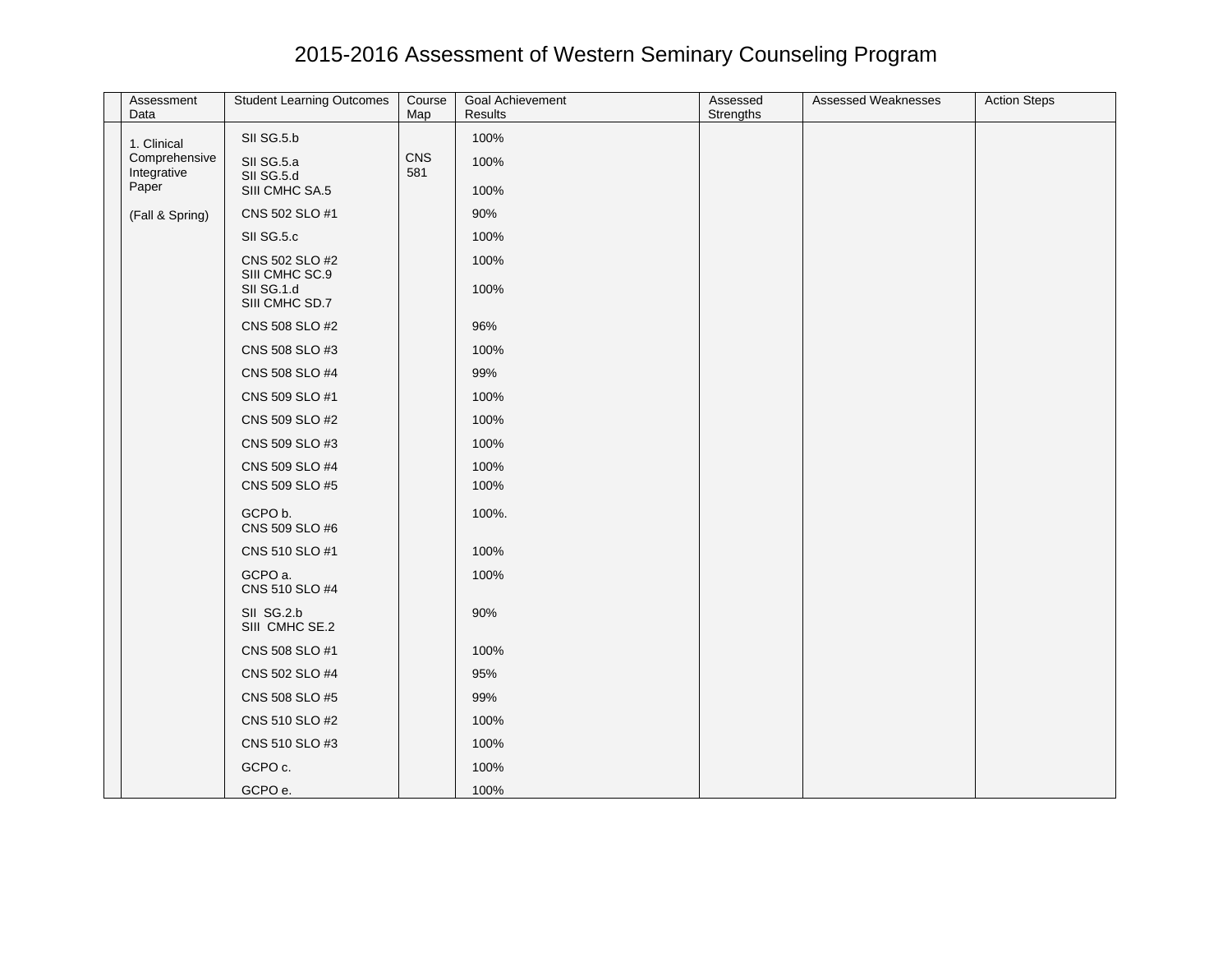| Student Learning<br>Assessment<br>Course<br>Outcomes<br><b>Data</b><br>Map | Goa.<br>I Achievement<br>Results | Assessed<br>Strenaths | $\cdots$<br>Assessed Weaknesses | <b>Action Steps</b> |
|----------------------------------------------------------------------------|----------------------------------|-----------------------|---------------------------------|---------------------|
|----------------------------------------------------------------------------|----------------------------------|-----------------------|---------------------------------|---------------------|

| 2. Case study<br>assessments<br>(Fall)              | SIII CMHC SL.1<br>SIII CMHC SK.1<br>SIII CMHC SC.2<br>SIII CMHC SK.2<br>S III CMHC SG.3<br>CNS 526 SLO # 2 | CNS<br>505 | 100%<br>100%<br>100%<br>100%      |                |  |
|-----------------------------------------------------|------------------------------------------------------------------------------------------------------------|------------|-----------------------------------|----------------|--|
| 3. Life stage<br>application<br>project<br>(Spring) | SII SG.3.b<br>SII SG.3.e<br>SII SG.3.f<br>SIII CMHC SG.1<br>SIII CMHC SD.3<br>SII SG.3.h                   | CNS<br>507 | 97%<br>100%<br>98%<br>99%<br>100% | $\blacksquare$ |  |
| 4. Specialty<br>group<br>presentation<br>(Spring)   | SII SG.6.a<br>SII SG.6.b<br>SII SG.6.c<br>SII SG.6.d<br>SII SG.6.e                                         | CNS<br>512 | 96%<br>86%<br>86%<br>89%<br>100%  |                |  |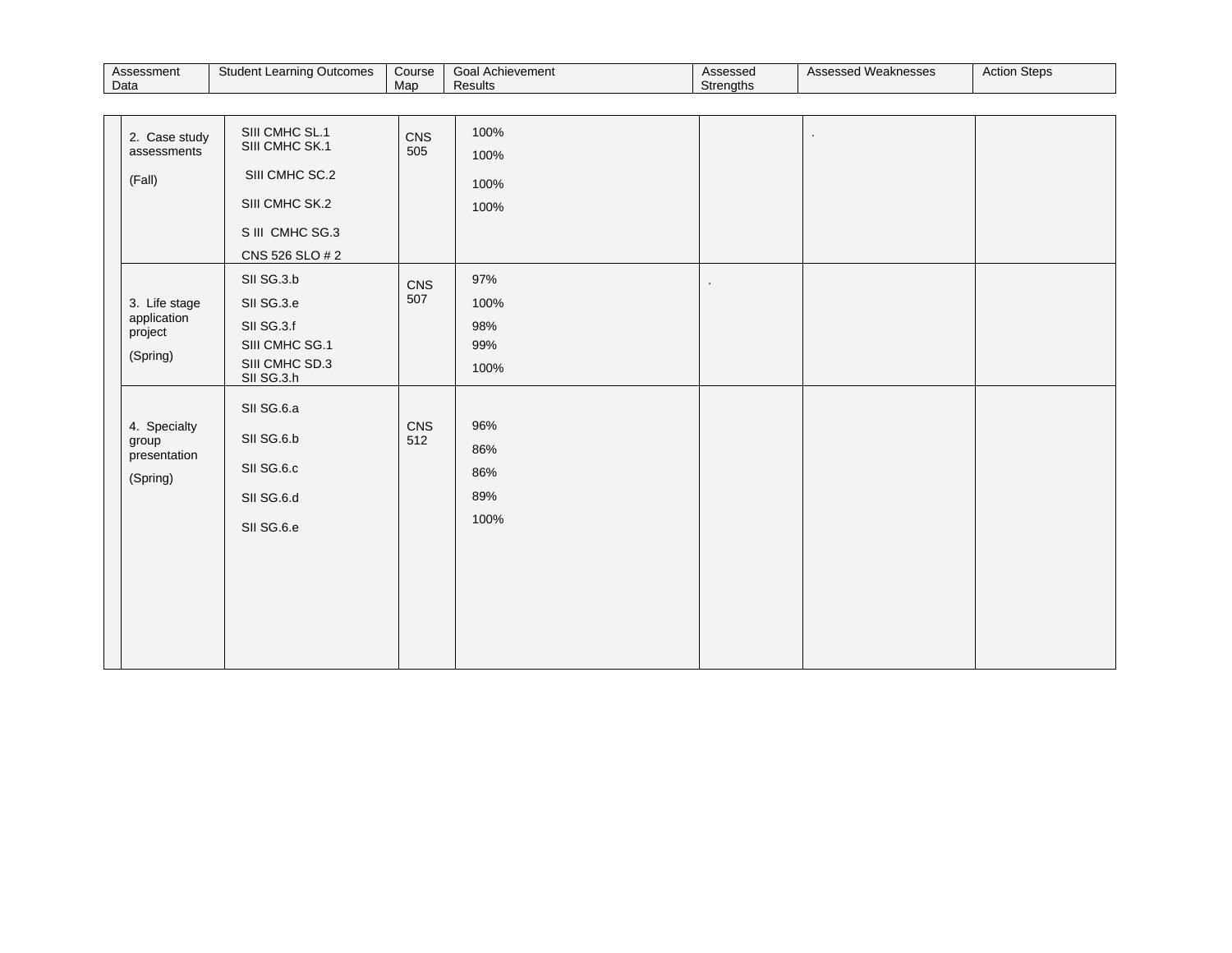| Assessment | nina Outcomes   | Course | Goal Achievement | Assessed  | 'Weaknesses | <b>Action Steps</b> |
|------------|-----------------|--------|------------------|-----------|-------------|---------------------|
| Data       | Student Learnin | Mac    | Results          | Strenaths | Assessed    |                     |

| 5. Couples<br>counseling<br>treatment plan<br>(Fall)                       | CNS 516 SLO #3<br>SIII MCFC SA.2<br>SIII MCFC SA.5<br>SIII MCFC SE.1                                                                                                                                                                                                 | CNS<br>516               | 91%<br>91%<br>96%<br>96%                                                  |  |  |
|----------------------------------------------------------------------------|----------------------------------------------------------------------------------------------------------------------------------------------------------------------------------------------------------------------------------------------------------------------|--------------------------|---------------------------------------------------------------------------|--|--|
| 6. Career<br>assessment<br>plan.<br>(Summer)                               | SII SG.4.a<br>SII SG.4.g<br>SII SG.4.b<br>SII SG.4.c<br>SII SG.4.d<br>SII SG.4.e<br>SII SG.4.f                                                                                                                                                                       | CNS<br>518               | 92%<br>83%<br>75%<br>100%<br>92%<br>92%                                   |  |  |
| 7. Research<br>and evaluation<br>of therapeutic<br>effectiveness<br>(Fall) | SII SG.8.a<br>SII SG.8.e<br>SII SG.8.b<br>SIII CMHC SI.3<br>SIII CMHC SJ.1<br>SIII CMHC SK.2<br>SII SG.8.c<br>SIII CMHC SI.2<br>SII SG.8.d<br>SII SG.8.f<br>SIII CMHC SI.1<br>SIII CMHC SJ.2<br>SIII CMHC SJ.3<br>SIII CMHC SA.8<br>SIII CMHC SE.6<br>SIII CMHC SB.2 | CNS<br>519<br>CNS<br>581 | 99%<br>99%<br>96%<br>97%<br>96%<br>99%<br>83%<br>99%<br>97%<br>91%<br>91% |  |  |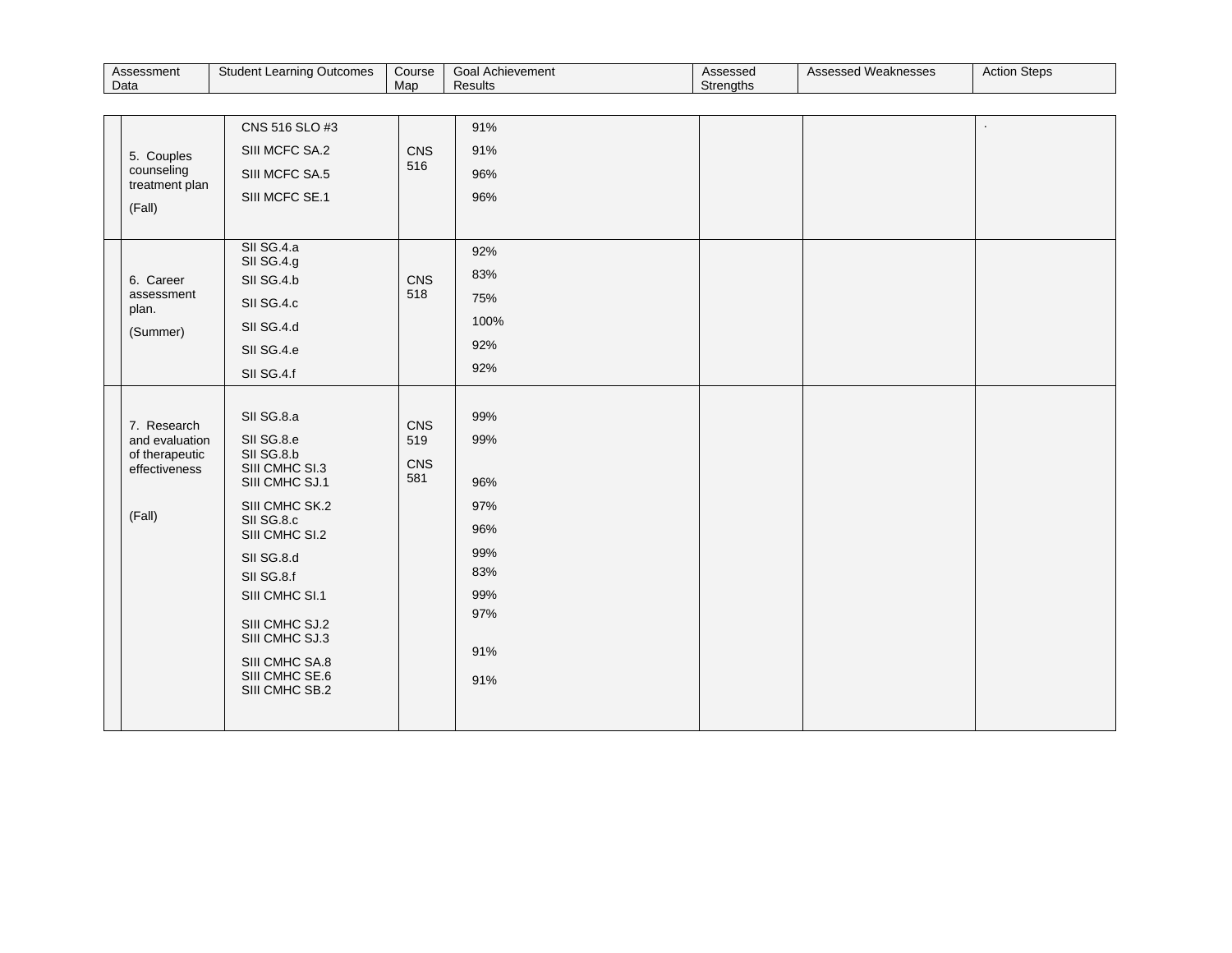| Assessment | Student Learning | Course | Goal Achievement | Assessed  | 'Weaknesses | <b>Action Steps</b> |
|------------|------------------|--------|------------------|-----------|-------------|---------------------|
| Data       | Outcomes         | Map    | Results          | Strenaths | Assessed    |                     |

|                                             | SII SG.7.a                                      |            | 100% |  |  |
|---------------------------------------------|-------------------------------------------------|------------|------|--|--|
| 8. Passing                                  | SII SG.7.b                                      | CNS        | 100% |  |  |
| score on CNS<br>525 final exam.             | SII SG.7.c                                      | 525        | 94%  |  |  |
| (Spring)                                    | SII SG.7.d                                      |            | 94%  |  |  |
|                                             | SII SG.7.e                                      |            | 94%  |  |  |
|                                             | SII SG.7.f                                      |            | 77%  |  |  |
|                                             | SIII CMHC SH.1                                  |            | 77%  |  |  |
|                                             | SIII CMHC SK.4                                  |            | 77%  |  |  |
|                                             | SII SG.7.g                                      |            | 91%  |  |  |
|                                             | SIII CMHC SG.2                                  |            | 91%  |  |  |
|                                             | SIII CMHC SG.4                                  |            | 95%  |  |  |
|                                             | SIII CMHC SH.4                                  |            | 91%  |  |  |
| 9. Dual                                     | SIII CMHC SC.4                                  | CNS        | 97%  |  |  |
| diagnosis case<br>write-up                  | SIII CMHC SD.8                                  | 529        | 97%  |  |  |
| (Fall)                                      | SIII CMHC SK.3<br>SIII CMHC SA.6                |            | 100% |  |  |
|                                             | SIII CMHC SH.3                                  |            | 78%  |  |  |
|                                             | SII SG.3.g                                      |            | 94%  |  |  |
|                                             | SII SG.5.g                                      |            | 98%  |  |  |
| 10. Case study<br>with treatment            | SIII CMHC SD.6                                  | CNS<br>557 | 92%  |  |  |
| plan and crisis<br>intervention<br>strategy | SII SG.1.c<br>SIII CMHC SA.3<br>SIII CMHC SA.10 | CNS<br>558 | 88%  |  |  |
| (Summer)                                    | SII SG.3.d<br>SIII CMHC SC.6                    |            | 95%  |  |  |
|                                             | SIII CMHC SK.5<br>SII SG.3.c                    |            | 91%  |  |  |
|                                             | SIII CMHC SA.9<br>SIII CMHC SL.3                |            | 100% |  |  |
|                                             |                                                 |            |      |  |  |
|                                             |                                                 |            |      |  |  |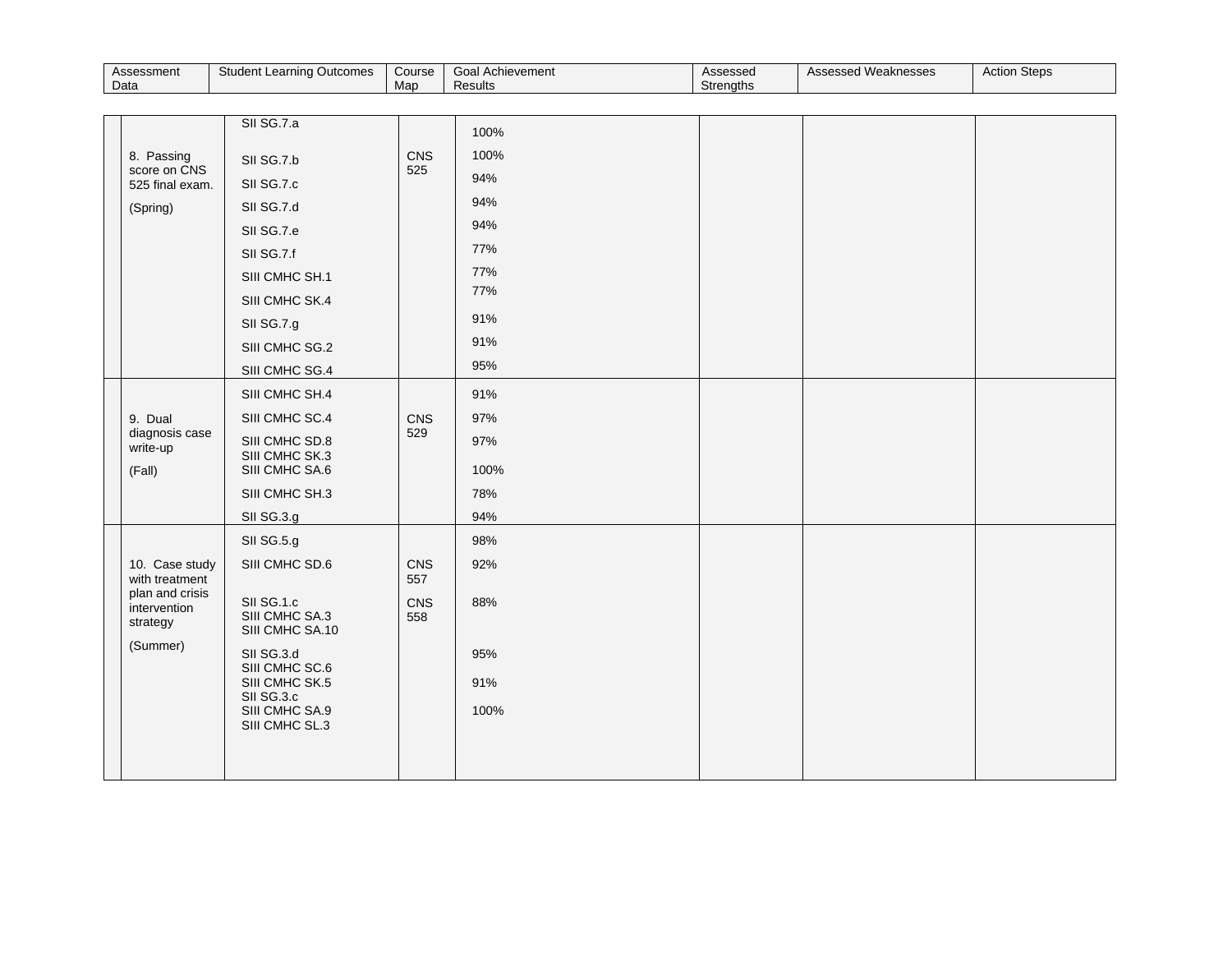| Domestic<br>11.<br>Violence Plan<br>paper<br>(Summer) | CNS 544 SLO 1<br>CNS 544 SLO 2<br>CNS 544 SLO 3<br>CNS 544 SLO 4<br>CNS 544 SLO 5<br>CNS 544 SLO 6 | <b>CNS</b><br>544 | 96%<br>97%<br>90%<br>96%<br>88%<br>100% |  |  |  |
|-------------------------------------------------------|----------------------------------------------------------------------------------------------------|-------------------|-----------------------------------------|--|--|--|
|-------------------------------------------------------|----------------------------------------------------------------------------------------------------|-------------------|-----------------------------------------|--|--|--|

| Assessment | Student Learning Outcomes | Course | Goa<br>l Achievement | Assessed  | Assessed Weaknesses | Steps<br>Action |
|------------|---------------------------|--------|----------------------|-----------|---------------------|-----------------|
| Data       |                           | Map    | Results              | Strenaths |                     |                 |

| 12. Map out<br>your family<br>genogram                                  | SII SG.5.e<br>SII SG.3.a                                           | CNS<br>503 | 90%<br>99%                                         |  |  |
|-------------------------------------------------------------------------|--------------------------------------------------------------------|------------|----------------------------------------------------|--|--|
| (Fall)                                                                  |                                                                    |            |                                                    |  |  |
| 13. Human<br><b>Sexuality Paper</b><br>(Spring)                         | SIII MCFC SC.3<br>SIII MCFC SE.2<br>CNS 523 SLO 3<br>CNS 523 SLO 4 | CNS<br>523 | 100%<br>100%<br>100%<br>99%                        |  |  |
| 14. Passing<br>evaluations<br>from pre-<br>practicum<br>(Fall & Spring) | GCPO d.<br>SII SG.5.f                                              | CNS<br>501 | Fall 2015 - 92% passing<br>Spring 2016-98% passing |  |  |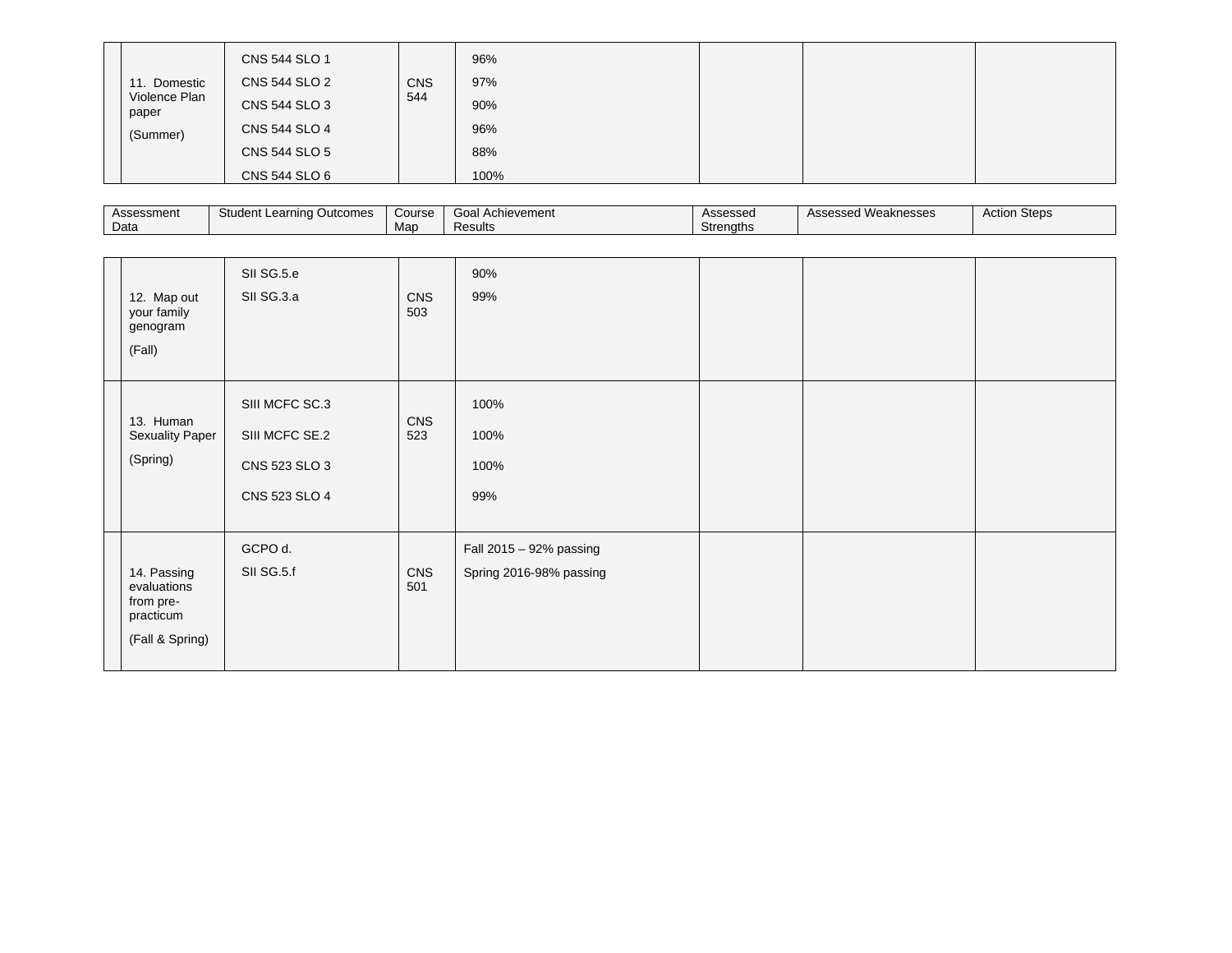| Assessment | Student Learning Outcomes | Course | Goal Achievement | Assessed  | <b>Assessed Weaknesses</b> | <b>Action Steps</b> |
|------------|---------------------------|--------|------------------|-----------|----------------------------|---------------------|
| Data       |                           | Map    | Results          | Strengths |                            |                     |

| $15-17.$<br>Internship<br>Performance<br>Evaluations<br>(Site<br>Supervisor,<br>Campus<br>Supervisor,<br>Self)<br>(Fall & Spring) | <b>GCPOc</b><br>GCPOd<br>GCPOe<br>SIII CMHC SB.1<br>SIII CMHC SB.2<br>SIII CMHC SC.1<br>SIII CMHC SC.5<br>SIII CMHC SC.7<br>SIII CMHC SD.1<br>SIII CMHC SD.2<br>SIII CMHC SD.4<br>SIII CMHC SD.7<br>SIII CMHC SF.1<br>SIII CMHC SF.2 | CNS<br>530-<br>534 | Spr 2016<br>94%<br>89%<br>95%<br>96%<br>74%<br>81%<br>78%<br>88%<br>86%<br>87%<br>78%<br>87%<br>78% | Fall 2015<br>95%<br>91%<br>97%<br>98%<br>82%<br>93%<br>87%<br>88%<br>88%<br>91%<br>83%<br>83% | Su 2015<br>90%<br>85%<br>94%<br>94%<br>74%<br>79%<br>74%<br>79%<br>79%<br>83%<br>64%<br>64% |  |  |
|-----------------------------------------------------------------------------------------------------------------------------------|--------------------------------------------------------------------------------------------------------------------------------------------------------------------------------------------------------------------------------------|--------------------|-----------------------------------------------------------------------------------------------------|-----------------------------------------------------------------------------------------------|---------------------------------------------------------------------------------------------|--|--|
|                                                                                                                                   |                                                                                                                                                                                                                                      |                    |                                                                                                     |                                                                                               |                                                                                             |  |  |
|                                                                                                                                   | SIII CMHC SG.2<br>SIII CMHC SH.2                                                                                                                                                                                                     |                    | 80%<br>83%<br>85%                                                                                   | 94%<br>83%                                                                                    | 88%<br>77%                                                                                  |  |  |
|                                                                                                                                   | SIII CMHC SK.1<br>SIII CMHC SL.2                                                                                                                                                                                                     |                    | 87%<br>87%                                                                                          | 79%<br>79%                                                                                    | 75%<br>75%                                                                                  |  |  |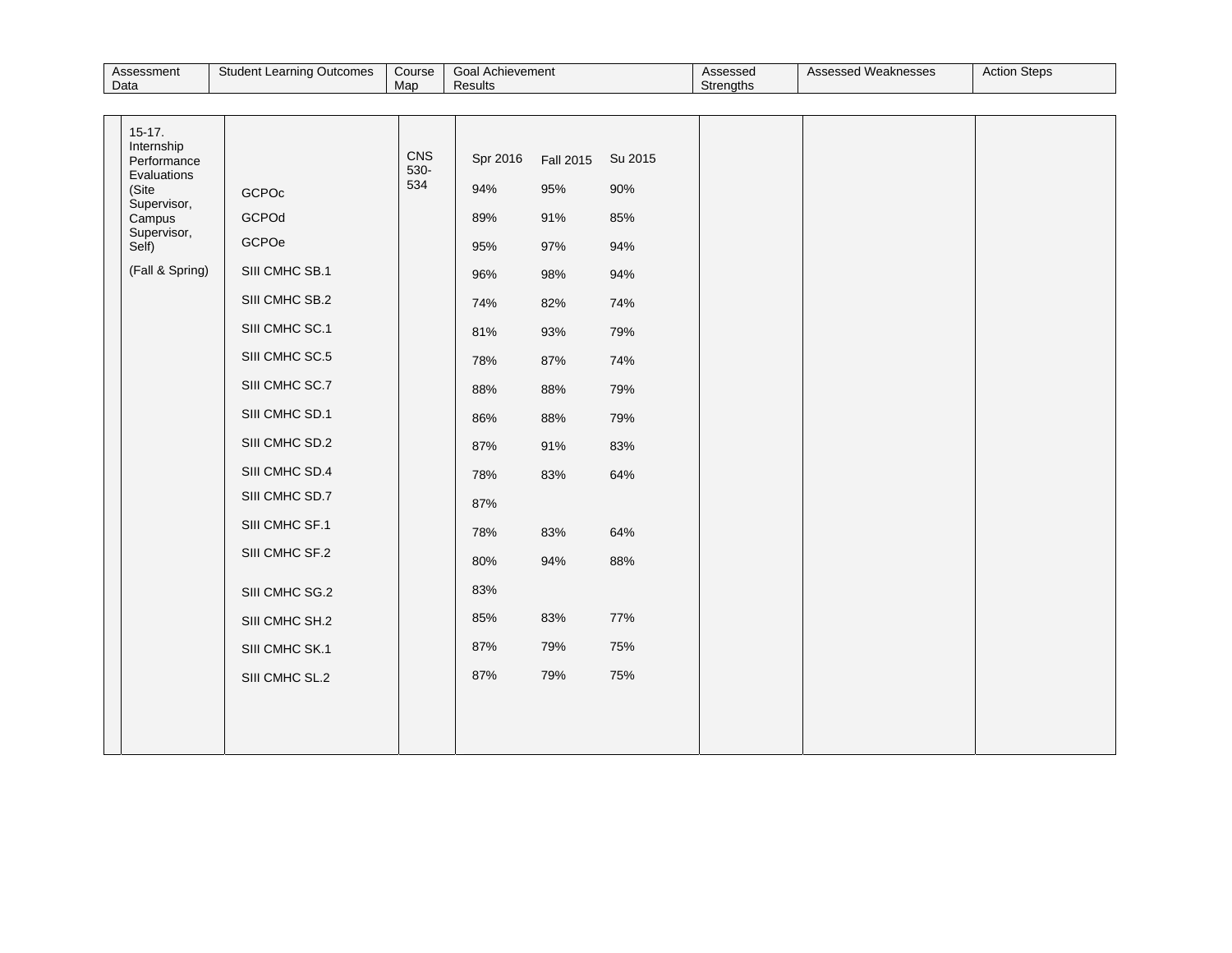| Assessment | Student Learning Outcomes | Course | Goal<br>Achievement | Assessed  | Weaknesses<br>Assessed | <b>Action Steps</b> |
|------------|---------------------------|--------|---------------------|-----------|------------------------|---------------------|
| Data       |                           | Map    | Results             | Strenaths |                        |                     |

| 18. Supervisor<br>evaluations by<br>students<br>(Fall & Spring) |                                                                                                   |  | 96% - Fall 2015<br>90% - Spring 2016  |                              |                                         |  |  |
|-----------------------------------------------------------------|---------------------------------------------------------------------------------------------------|--|---------------------------------------|------------------------------|-----------------------------------------|--|--|
| 19. Passing<br>score on the<br>CPCE<br>(Fall & Spring)          | July 2015 N=2<br>$\mu = 87.87$<br>Sept 2015 N=5<br>$\mu = 87.87$<br>Mar 2016 N=8<br>$\mu = 83.86$ |  | Date<br>7/17/15<br>9/25/15<br>3/11/16 | WS<br>100.5<br>96.6<br>93.12 | Exit<br>Exam<br>87.13<br>87.13<br>86.16 |  |  |

| Assessment | $\sim$<br>Outcomes<br>: Learning<br>Student | Course | Goal<br>Achievement | Assesseo  | $\cdots$<br>Weaknesses<br>Accoccod<br>noocoocu | <b>Stone</b><br>Action Steps |
|------------|---------------------------------------------|--------|---------------------|-----------|------------------------------------------------|------------------------------|
| Data       |                                             | Mar    | Results             | Strenaths |                                                |                              |

| 20. Personal<br>reflection paper<br>(Fall) | SIII CMHC SC.9<br>SII SG.1.d<br>SIII CMHC SD.7<br>SII SG.1.e<br>SIII CMHC SD.9<br>SIII CMHC SA.5<br>GCPO c.                  | <b>CNS</b><br>506 | 87%<br>92%<br>79%   |  |  |
|--------------------------------------------|------------------------------------------------------------------------------------------------------------------------------|-------------------|---------------------|--|--|
| 20B. Video<br>viewing quiz<br>(Fall)       | SII SG.1.a<br>SII SG.1.b<br>SIII CMHC SA.1<br>SII SG.1.f<br>SII SG.1.j<br>SIII CMHC SA.2<br>SIII CMHC SA.4<br>SIII CMHC SA.7 | <b>CNS</b><br>506 | 72%<br>100%<br>100% |  |  |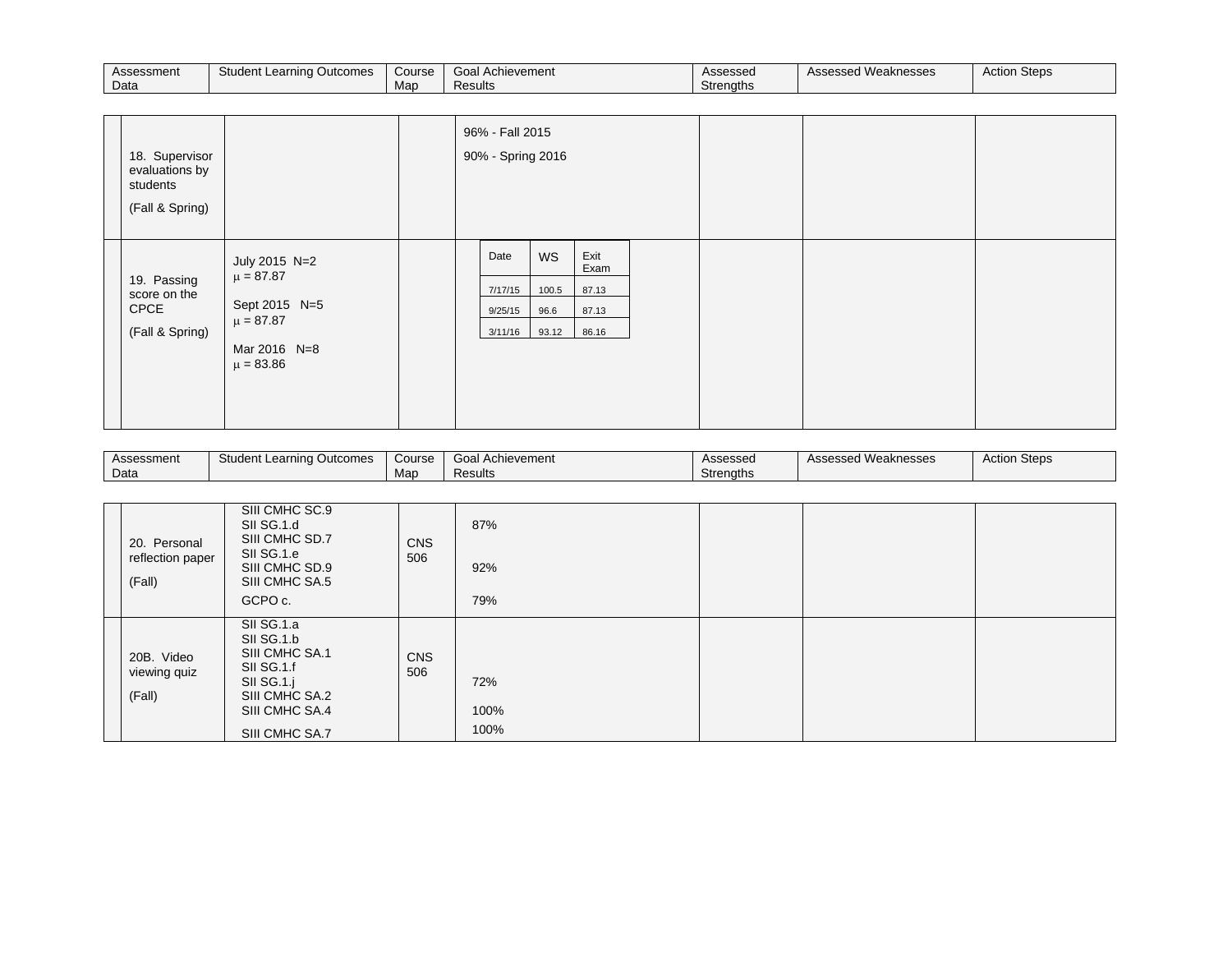| Assessment | Student Learning Outcomes | Course | Goal 1<br>Achievement | Assessed  | Assessed Weaknesses | <b>Action Steps</b> |
|------------|---------------------------|--------|-----------------------|-----------|---------------------|---------------------|
| Data       |                           | Mar    | <b>Results</b>        | Strengths |                     |                     |

| 21. Social<br>Advocacy<br>Paper<br>(Summer)        | SII SG.2.a<br>SIII CMHC SC.8<br>SII SG.2.c<br>SIII CMHC SE.1<br>SIII CMHC SE.5<br>SIII CMHC SF.3<br>SII SG.2.d<br>SIII CMHC SE.3<br>SIII CMHC SD.4<br>SIII CMHC SD.5<br>SII SG.2.e<br>SII SG.2.f<br>SIII CMHC SE.4<br>SII SG.1.h<br>SII SG.1.i                                                                                                    | CNS<br>513 | 90%<br>92%<br>90%<br>94%<br>98%                                                                                                                                                                    |                                                                                                                          |  | $\ddot{\phantom{a}}$ |  |
|----------------------------------------------------|---------------------------------------------------------------------------------------------------------------------------------------------------------------------------------------------------------------------------------------------------------------------------------------------------------------------------------------------------|------------|----------------------------------------------------------------------------------------------------------------------------------------------------------------------------------------------------|--------------------------------------------------------------------------------------------------------------------------|--|----------------------|--|
| 22. Site<br>evaluations by<br>students<br>(Spring) |                                                                                                                                                                                                                                                                                                                                                   |            | 91% - Fall 2015                                                                                                                                                                                    | 96% - Spring 2016                                                                                                        |  |                      |  |
| 23. Graduate<br>surveys<br>(Summer)                | 1 Preparation for basic<br>helping skills<br>2 Assessing clients<br>3 Diagnosing clients<br>4 Treatment planning<br>5 Ethical issues<br>6 Client records<br>7 Use of supervision<br>8 Independent work<br>9 Team work<br>10 Work eclectically<br>11 Cultural sensitivity<br>12 Community resources<br>13 Using test data<br>14 Prep for licensure |            | $\mathbf{1}$<br>$\overline{c}$<br>$\ensuremath{\mathsf{3}}$<br>$\sqrt{4}$<br>$\sqrt{5}$<br>$\,6$<br>$\overline{7}$<br>$\bf8$<br>$\boldsymbol{9}$<br>$10$<br>11<br>12<br>13<br>14<br>15<br>16<br>17 | 100%<br>100%<br>89%<br>81%<br>100%<br>89%<br>100%<br>96%<br>96%<br>89%<br>93%<br>74%<br>96%<br>85%<br>93%<br>96%<br>100% |  |                      |  |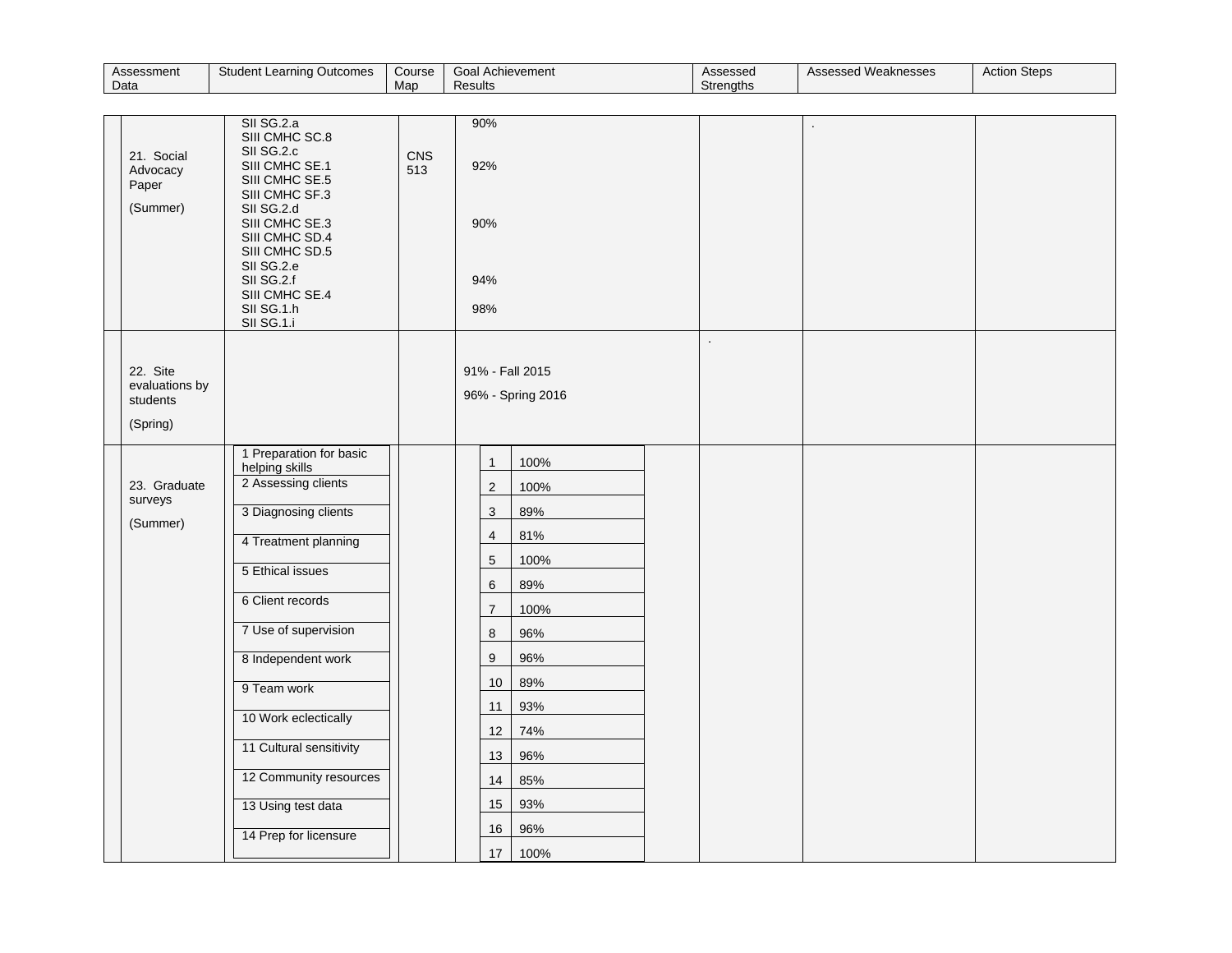| 15 Career and lifestyle                | 18 | 96% |  |  |
|----------------------------------------|----|-----|--|--|
| 16 Understand family<br>system         | 19 | 93% |  |  |
| 17 Satisfaction of CNS                 | 20 | 93% |  |  |
| program<br>18 Satisfaction with        |    |     |  |  |
| internship experience<br><b>19 NCE</b> |    |     |  |  |
| 20 Employed in CNS                     |    |     |  |  |
| profession                             |    |     |  |  |
|                                        |    |     |  |  |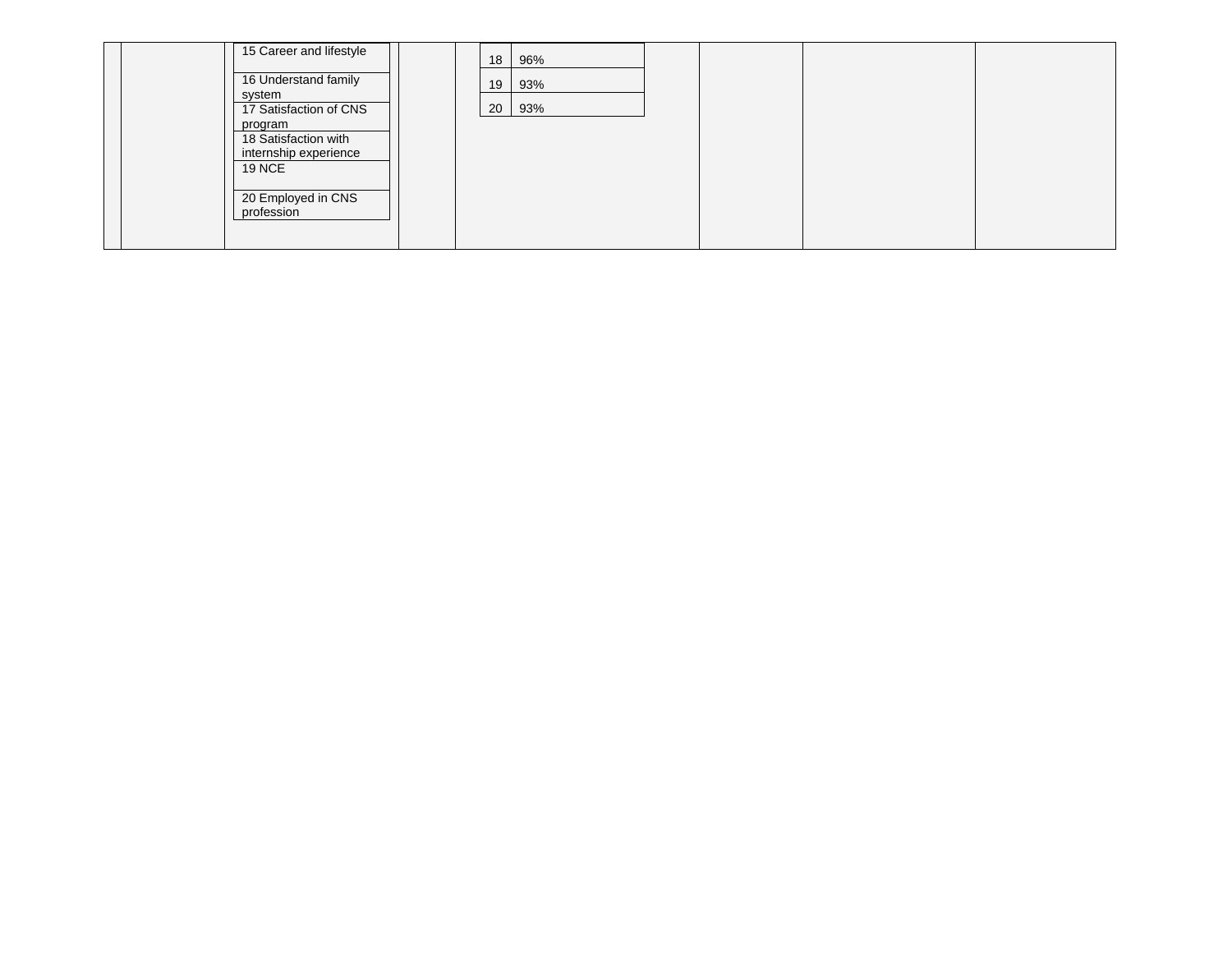| Assessment | Student Learning Outcomes | Course | Goal<br>Achievement | Assessed         | <sup>1</sup> Weaknesses<br>Assessed | <b>Action Steps</b> |
|------------|---------------------------|--------|---------------------|------------------|-------------------------------------|---------------------|
| Data       |                           | Map    | Results             | <b>Strenaths</b> |                                     |                     |

|                 | 1 Academic experience                            | $\mathbf{1}$    | 100% |  |  |
|-----------------|--------------------------------------------------|-----------------|------|--|--|
|                 | 2 Faculty accessible                             |                 |      |  |  |
| 24. Student     | 3 Professional Staff                             | 2               | 97%  |  |  |
| brogram surveys | 4 Professional Faculty                           | 3               | 97%  |  |  |
| (Summer)        | 5 Licensure info<br>6 Integration                |                 |      |  |  |
|                 | 7 Licensure prep                                 | $\overline{4}$  | 98%  |  |  |
|                 | 8 Internship info                                | 5               | 96%  |  |  |
|                 | 9 Campus supervision                             |                 |      |  |  |
|                 | 10 Site supervision                              | $6\phantom{1}6$ | 97%  |  |  |
|                 | 11 Clerical support                              | $\overline{7}$  | 99%  |  |  |
|                 | 12 Classroom practical<br>13 Varied Orientations | 8               | 92%  |  |  |
|                 | 14 Program Advisors                              |                 |      |  |  |
|                 | 15 Student Relations                             | 9               | 96%  |  |  |
|                 | 16 Class schedule                                | 10              | 93%  |  |  |
|                 | 17 Library Resources                             |                 | 95%  |  |  |
|                 | 18 Feedback                                      | 11              |      |  |  |
|                 | Opportunity<br>19 Feedback Response              | 12              | 96%  |  |  |
|                 | 20 Syllabi                                       | 13              | 99%  |  |  |
|                 | 21 Director listens                              |                 |      |  |  |
|                 | 22 Informed of advisor                           | 14              | 97%  |  |  |
|                 | 23 Growing in skills                             | 15              | 98%  |  |  |
|                 | 24 Learning about self<br>25 Impart credibility  | 16              | 94%  |  |  |
|                 | 26 Interdependency                               |                 |      |  |  |
|                 | 27 Biblical history                              | 17              | 93%  |  |  |
|                 | 28 Spirituality in                               | 18              | 100% |  |  |
|                 | counseling<br>29 Assessment                      | 19              | 97%  |  |  |
|                 | measures                                         |                 |      |  |  |
|                 | 30 Personal strengths                            | 20              | 97%  |  |  |
|                 | and weaknesses                                   | 21              | 98%  |  |  |
|                 | 31 Variety of theories                           |                 |      |  |  |
|                 | 32 Apply biblical texts                          | 22              | 100% |  |  |
|                 | 33 Integrate<br>understanding                    | 23              | 99%  |  |  |
|                 | 34 Intercultural issues                          | 24              | 100% |  |  |
|                 | 35 Critical thinking                             |                 |      |  |  |
|                 | 36 Build therapeutic                             | 25              | 100% |  |  |
|                 | relationship                                     | 26              | 98%  |  |  |
|                 | 37 Diagnose and plan<br>treatment                | 27              | 98%  |  |  |
|                 | 38 Ethical dilemmas                              |                 |      |  |  |
|                 | 39 Work with couples                             | 28              | 99%  |  |  |
|                 | 40 Life long learner                             | 29              | 98%  |  |  |
|                 |                                                  | 30              | 100% |  |  |
|                 |                                                  | 31              | 99%  |  |  |
|                 |                                                  |                 |      |  |  |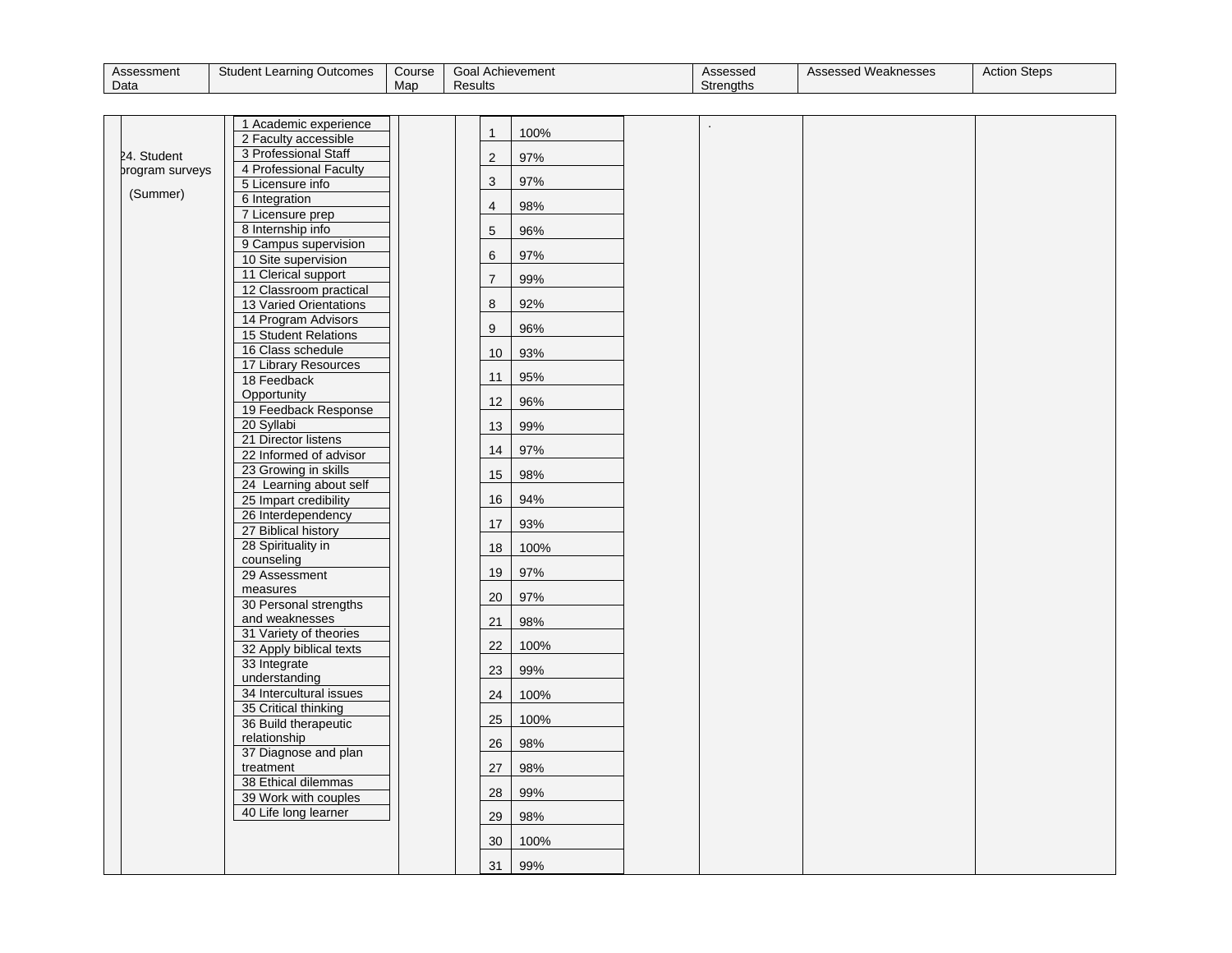|  |  | 32 | 97%  |  |  |
|--|--|----|------|--|--|
|  |  |    |      |  |  |
|  |  | 33 | 98%  |  |  |
|  |  | 34 | 98%  |  |  |
|  |  | 35 | 98%  |  |  |
|  |  | 36 | 99%  |  |  |
|  |  | 37 | 93%  |  |  |
|  |  | 38 | 98%  |  |  |
|  |  | 39 | 95%  |  |  |
|  |  | 40 | 100% |  |  |